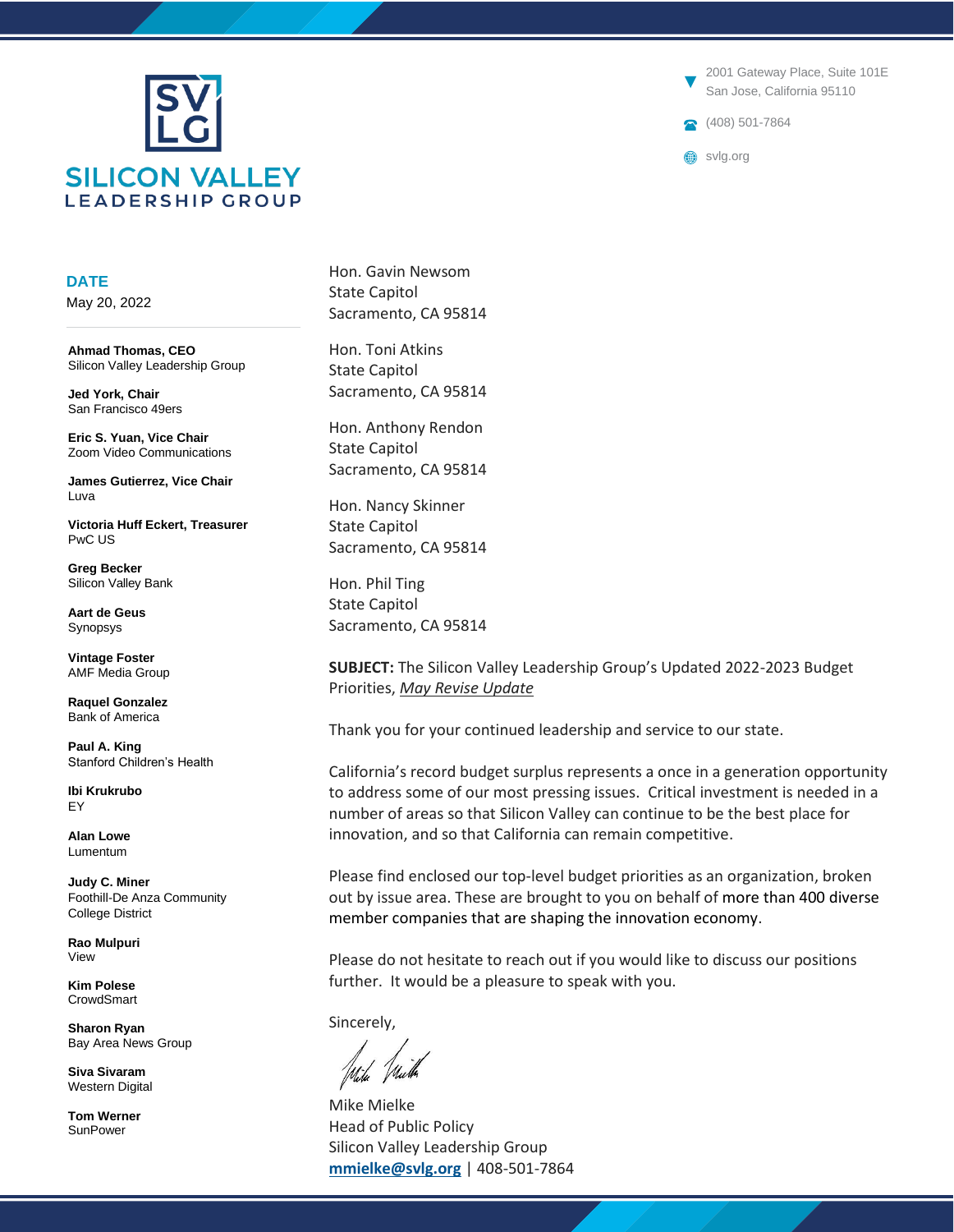

 $(408)$  501-7864 2001 Gateway Place, Suite 101E San Jose, California 95110 svlg.org ▼

### **TRANSIT INFRASTRUCTURE**

The ability to attract and retain workers is a critical issue for businesses. An important part of that are safe and reliable public transit systems, which are facing an unprecedented crisis and need substantial support in order to meet the moment. The SVLG supports the transportation component of the California Senate's Budget Plan, which proposes \$20 billion over four years, including \$11.8 billion in public transit infrastructure, \$2.9 billion for active transportation and climate resilience, \$2 billion for grade separation projects, \$2.1 billion for freight and workforce investments, and \$1.25 billion for congestion mitigation and bridge repair and replacement.

We believe priority should be given to supporting transit capital projects with federal funds at stake across the finish line. Specifically, we recommend that projects that have previously received TIRCP funds and have a funding agreement with the Federal Transit Administration for Capital Investment Grants (including from the Expedited Project Delivery Pilot Program) be given precedence. Funds for these projects would need to flow quickly to meet federal timelines. Caltrain Electrification and Bart to Silicon Valley Phase II are high priority projects which are opportunities for the state to use one-time money to help close the funding gaps and get these projects done.

Additionally, we urge the state to continue to support High Speed Rail. This project, like BART Phase II, has an excellent chance of bringing more federal funding to California, including competing for \$46 Billion in new competitive grants in the recently-passed federal Infrastructure Investment and Jobs Act, and helping the state reduce greenhouse gas emissions while also boosting our economy for decades to come.

Finally, in addition to these specific projects, there has never been a better time for a generational investment in transformational transit projects to achieve the state's ambitious zero emission transit requirements and meet future ridership demand.

# **EDUCATION AND WORKFORCE DEVELOPMENT**

Access to talent is another business competitiveness issue. With talent shortages and skills gaps impeding growth across many critical industries, the Silicon Valley Leadership Group applauds the Governor's proposed investment to better coordinate training pathways in the high-need fields of education, healthcare, technology, and climate action. The proposal's anchors — leveraging data to address equity gaps, increasing coordination between colleges and universities, streamlining transfer processes to accelerate students' progress to degree, and providing multiyear funding to CSU and UC — are timely interventions that will prepare more Californians for the workforce.

We encourage the Governor and Legislature to take additional steps to broaden and diversify California's talent pipeline by adopting the Cal Grant Equity Framework set out in **AB 1746 (Medina and McCarty)**, with a particular emphasis on increasing financial aid for non-tuition costs to address basic needs insecurity among California's college students; dedicating specific funding for K-12 computer science (CS) education and CS teacher training; and, creating an independent commission to coordinate postsecondary education more efficiently.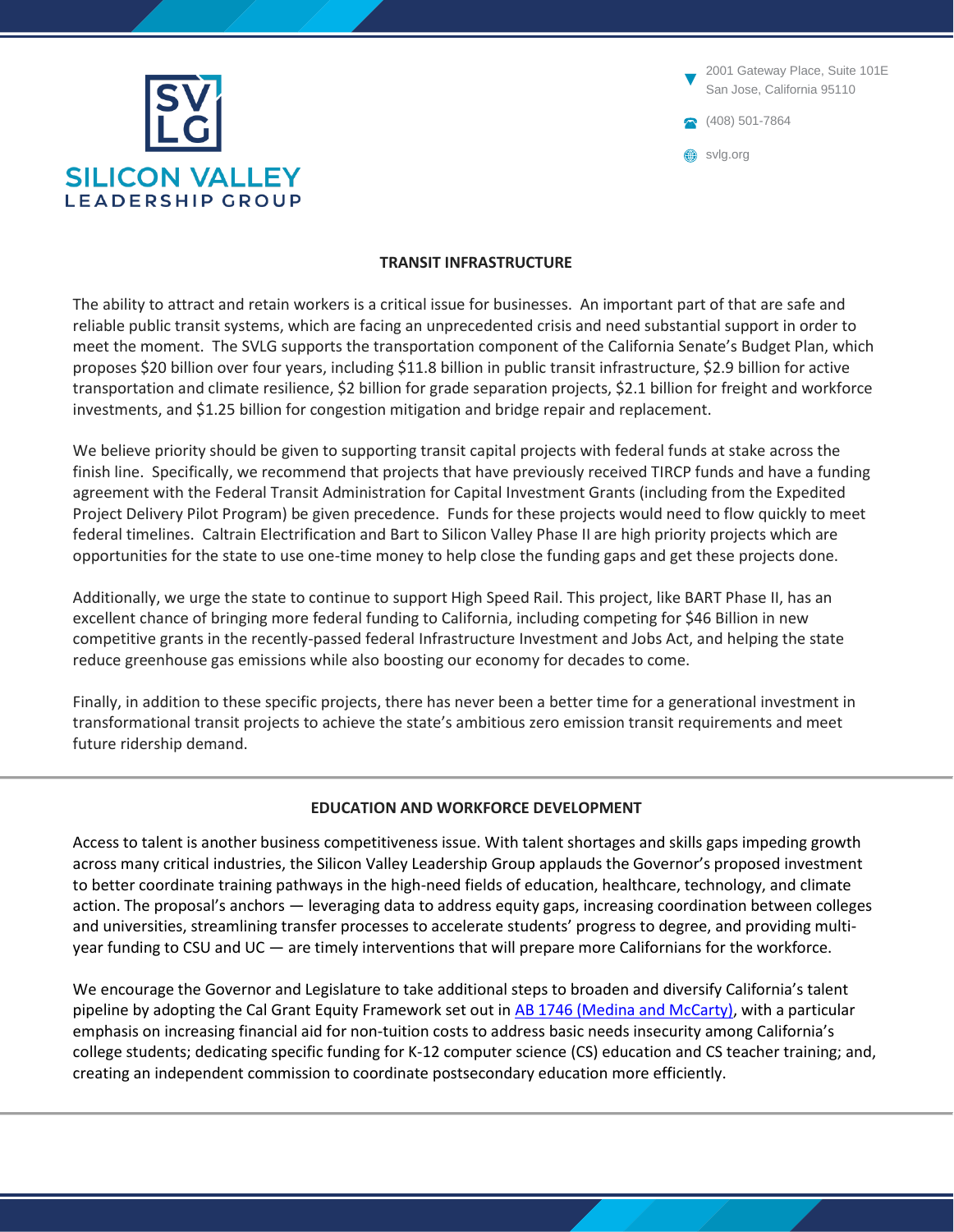

408) 501-7864 2001 Gateway Place, Suite 101E San Jose, California 95110 svlg.org ▼

# **CLEAN ENERGY**

The SVLG appreciates the Governor's recognition of the urgency for action regarding the climate crisis, and supports the Newsom Administration's funding proposal as a floor for investments in this area. Specifically, the Silicon Valley Leadership Group supports the expenditures put forward for zero emission vehicles, long duration storage, and green hydrogen.

We encourage the Governor and Legislature to go further in other areas to build the green infrastructure necessary to fully decarbonize the state's grid. This includes incentives for electrification of commercial buildings, build-out of transmission to connect utility scale renewable energy power plants (offshore and on land) to urban centers, and more clean and efficient energy options (solar plus storage and demand response) to avoid the use of diesel backup generators and otherwise extend the life of natural gas power plants.

We applaud the creation of the Strategic Electricity Reliability Reserve in the Governor's May Revise, but we note that the solutions that can provide greatest relief now do not receive funding for 2022-23. We also encourage the state to invest \$200 million for distributed energy resources and demand-side management incentives (distributed storage, demand response) appropriate to meet the state's near-term reliability needs, and \$100 million for firm, flexible distributed energy resources (linear generators, fuel cells, microturbines, dispatchable microgrids) with an upfront, technology-neutral incentive of \$3/watt to avoid deployment of diesel back-up generators at commercial scale. Each of these investments should be funded now so we can weather the potential outages this summer.

The SVLG also applauds the Governor's significant investments in zero-emission vehicles (ZEV). The investments in ZEV transit buses and school buses offer crucial support for vehicle manufacturers and charging providers to continue deployment of vehicles and infrastructure in line with our state's commitments. We thank the Newsom Administration for its commitment to decarbonize transportation — both heavy-duty and light-duty vehicles — and we look forward to continued partnership in achieving this critical climate goal.

The funding for ZEV passenger vehicle incentives and charging infrastructure is a step in the right direction; the SVLG would support additional funding to implement the Governor's Executive Order N-79-20, which calls for all new passenger vehicle sales to be zero emission by 2035.

We also strongly support the \$185 million the Governor proposes for climate resiliency programs and research at the University of California system. Additionally, we ask for support of the UC system's one-time investment in capital outlay projects—for energy efficiency and deferred maintenance of \$1.6 billion this year. As part of this request, the Berkeley campus is seeking \$365 million in funding to replace its aging, fossil-fuel cogeneration plant with a 100% clean energy micro grid. This is critical, as enrollment cannot grow without a reliable energy source, and the existing plant has less than 10 years of usable life left. UC Berkeley is in the top 30% of all polluters in the state; this investment would reduce campus greenhouse gas emissions by 80%.

# **ENVIRONMENT**

The SVLG applauds the Governor's commitment to funding climate resilience, including protecting our communities from the threat of wildfire, drought, and sea level rise. We continue to advocate for the urgently needed dedicated funding for the San Francisco Bay to complete necessary flood protection and restoration projects to combat the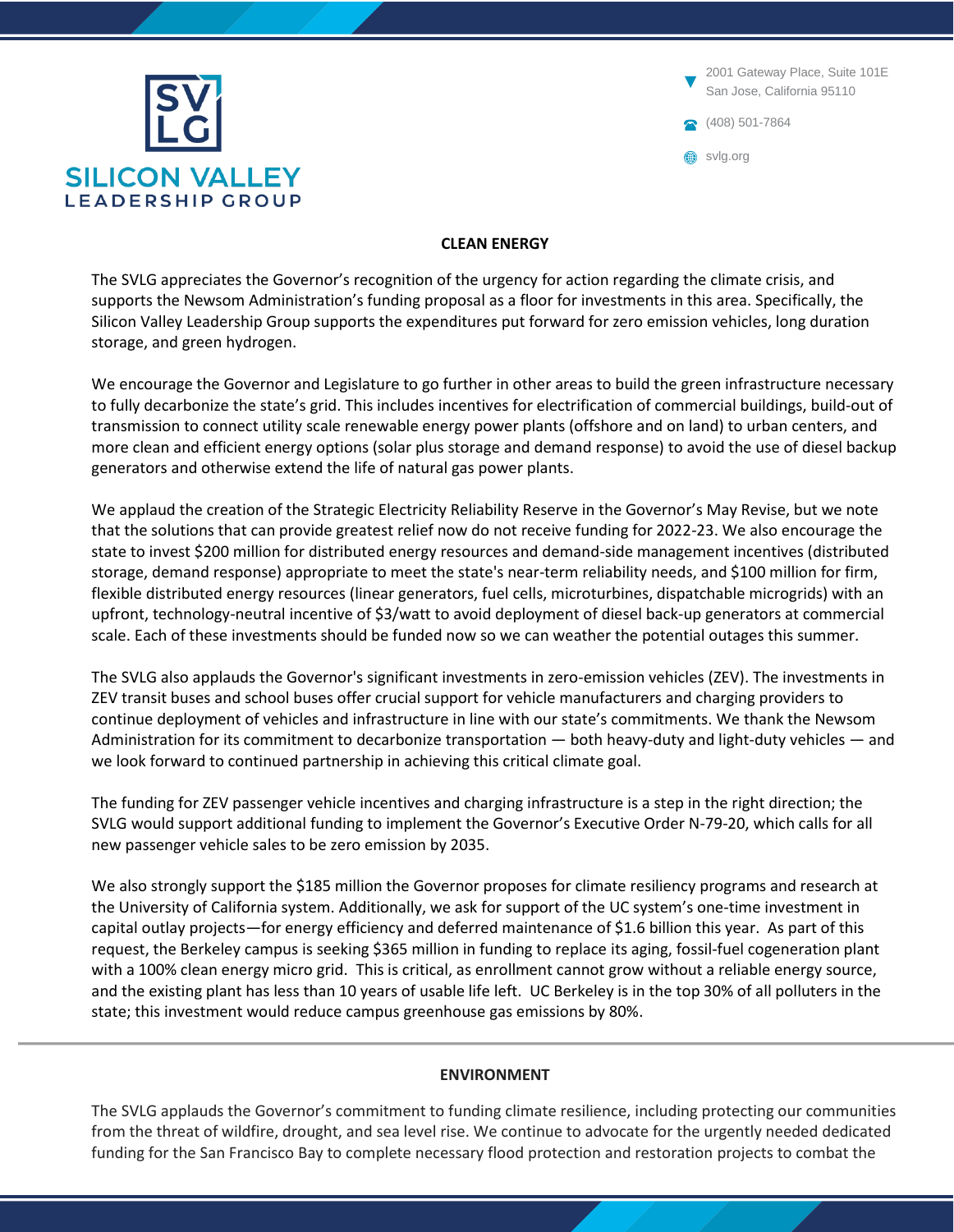

 $(408)$  501-7864 2001 Gateway Place, Suite 101E San Jose, California 95110 svlg.org ▼

threat posed by rising waters. While we recognize and applaud the \$500 million allocated to the State Coastal Conservancy in the 2021 budget to address sea-level rise throughout the entire state, it is estimated that at least \$1.5 billion is needed to fund installation of the sort of critical green infrastructure that is needed at the water's edge all along the San Francisco Bay.

The SVLG therefore seeks a \$500 million state match to help aid this effort. In 2016, over 70 percent of Bay Area voters approved Measure AA, a regional parcel tax that will raise \$500 million over 20 years that will help fund green infrastructure. However, Measure AA funds alone are inadequate to meet the San Francisco Bay's restoration and flood protection needs. State matching funds are urgently required, as we face a 2030 deadline whereby the seas will rise too fast at that point for this critical green infrastructure to take root and stay viable.

# **REVENUE & TAX**

California's innovation economy and manufacturing sector would benefit greatly with fewer impediments to investment in the State. Removing current limitations on the partial sales tax exemption for manufacturing and research and development (R&D) equipment would be a great step toward encouraging more manufacturing and R&D in California. We encourage the Governor and the Legislature to enact [AB 1951 \(Grayson\),](https://leginfo.legislature.ca.gov/faces/billNavClient.xhtml?bill_id=202120220AB1951) which provides for a full sales and use tax exemption for the purchase of manufacturing and R&D equipment. AB 1951 will help spur further job creation and investment in California; complementing the enactment of [SB 113](https://leginfo.legislature.ca.gov/faces/billNavClient.xhtml?bill_id=202120220SB113) earlier this year, which restored NOLs and R&D credits to help California businesses that have struggled through the pandemic to remain competitive. AB 1951 has already passed unanimously out of the Assembly Revenue and Taxation Committee.

# **TECH AND INNOVATION**

With the rise of remote work, greater online learning, and increased demand for telehealth, the need for highspeed internet access has never been greater. Expansive broadband access is needed to conduct the affairs of residents, reduce the Digital Divide and build the digital infrastructure to support California's world-leading Innovation Economy.

The SVLG supported the state's \$6 billion 2021-22 Budget investment in building out California's broadband infrastructure. Critical to this effort is the \$2 billion allocated for assisting providers in filling last-mile coverage gaps. The 2021-22 Budget also wisely invested in information security to strengthen state cyber defenses. To build on this momentum, and make further gains in reducing the Digital Divide, the SVLG urges increased investment in building the physical and digital infrastructure for the Golden State's broadband architecture, and continuing to prioritize last-mile projects that directly connect underserved residents, businesses, and communities with local networks. We were encouraged earlier this year when the California Public Utilities Commission established the Local Agency Technical Assistance grant program to leverage a total of \$50 million for last-mile project grants in 2022. While this is an important first step, we request that additional funding be made available and that these grants be provided with all possible speed.

California's Tech Economy supports over 1.8 million jobs and accounts for more than a quarter of America's nearly \$2 trillion Innovation Economy.<sup>1</sup> The state's diversity can be better leveraged to grow this industry. As such, the